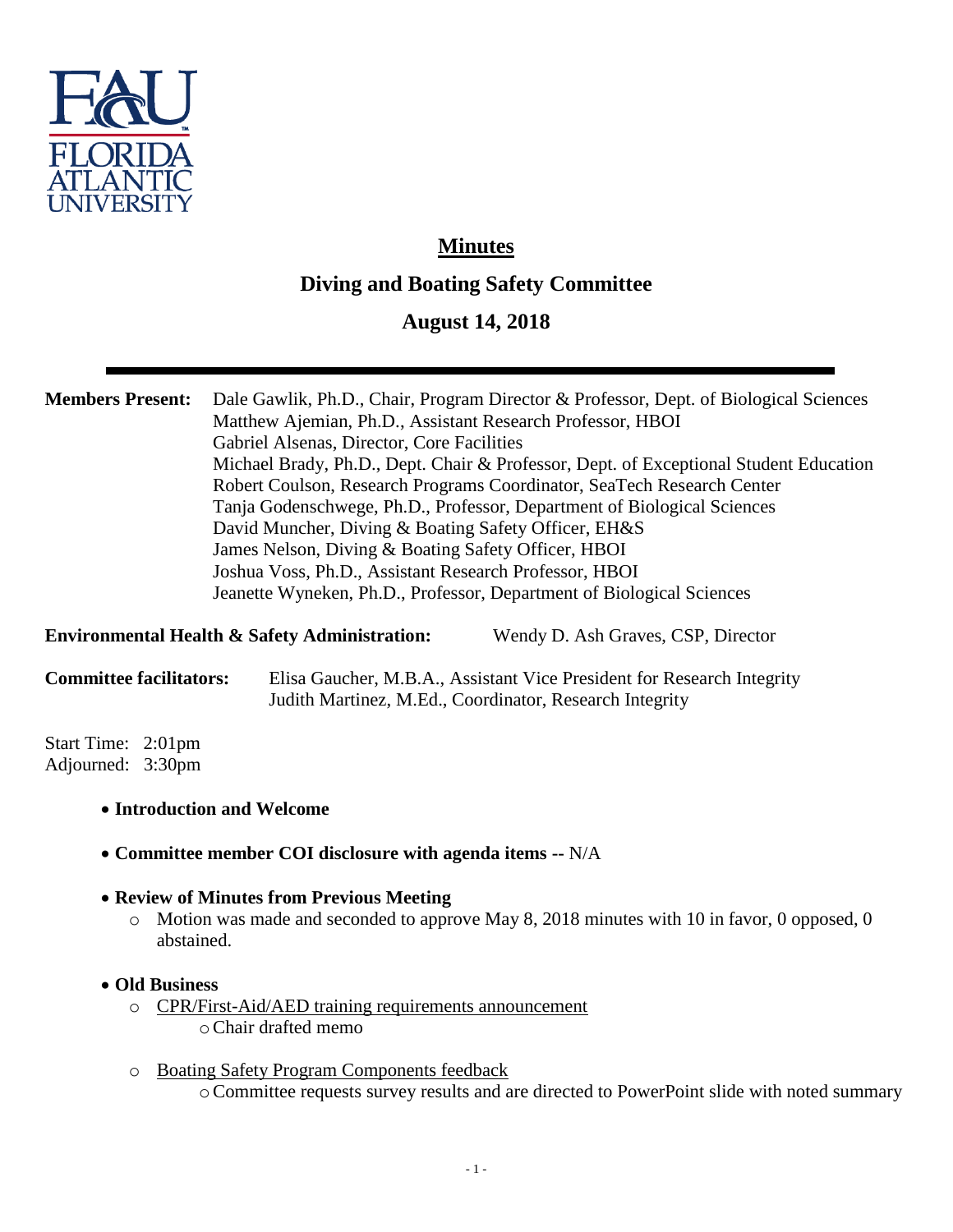- o Kayak Canvas training feedback
	- oCommittee agrees to move forward with this course, noting that changes can be made as needed

**Motion made and seconded to require Canvas kayak training with check-out process with DBSO, designee or as defined in boating manual with 10 in favor, 0 opposed, 0 abstained.**

- **Action Item: DG and WG to develop guidance document with regards to kayak training including who is allowable check out personnel while the manual is in development.** 
	- o DOI-MOCC (new) southern training location
		- oConsiderations of offering another southern location training in January
		- $\circ$  Revisit of discussion of benefit of providing training at southern campus location. Including revisiting needs assessment, cost assessment, etc.
		- o All other trainings have been rolled into HBOI
		- o Discussion of process for assessing training needs to provide classes when PI's have incoming new divers in need of the training

#### **Motion made and seconded that Chair send email communicating to boaters to express any concerns with regards to training.**

#### **Motion made and seconded to permanently adopt MOCC training requirement with 10 in favor, 0 opposed, 0 abstained.**

- o Float Plan Web App Update
	- o HBOI assistance is needed for front end design of the app. Discussions are underway with HBOI about contracting personnel to work on this project.
- o DBSC process for approval of new training offerings
	- oThere is need to establish when training proposals are brought to the committee and establish which details the committee needs to review and make decisions on
- o Subcommittee updates and manual completion
	- oBoating subcommittee is currently working on Chapter/Section 3
	- o Section 1 deals with general policy, Section 2- roles and responsibilities and, Section 3 with training requirements
	- oRemaining sections include record keeping and specialized boating operations

#### **New Business**

- o DBSC leadership nominations
	- o Committee requests to weigh in on nominations that get sent to VPR of nominations the committee has made
	- o Committee will vote on nominations or identify objections and rationale to provide insight to VPR on the committee's position toward the nominees to aid the VPR in creating leadership positions